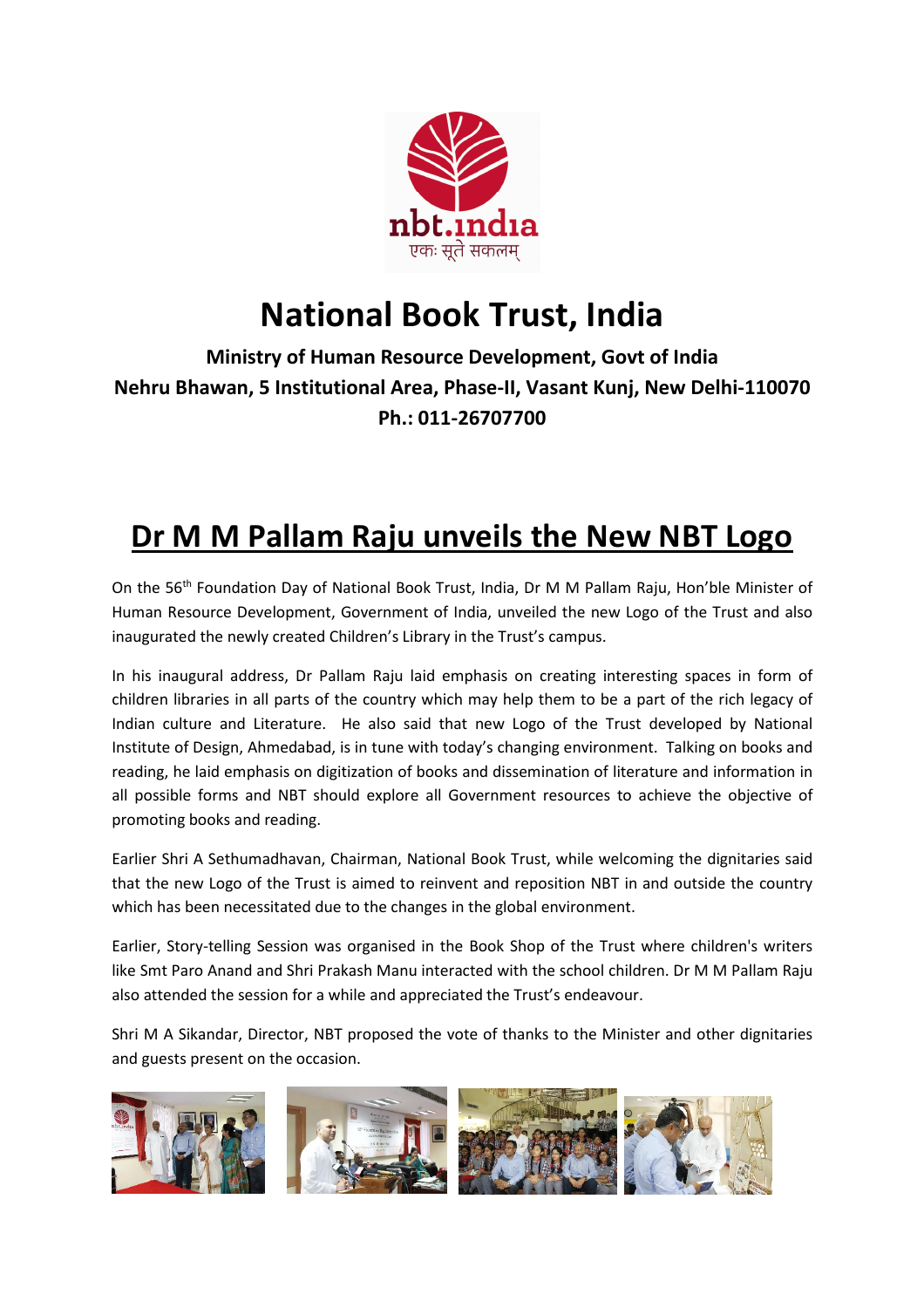

## NBT Foundation Lecture : Prof Andre Beteille

Delivering the second NBT Foundation Day Lecture, Prof Andre Beteille, Eminent Sociologist and National Research Professor, spoke at length on the importance of reading and writing at large. According to Prof Beteille, "As reading and writing developed it also divided the population into those who had monopolized the benefits of reading and writing and those who didn't." The lecture was presided over Dr Narender Jadhav, writer and member, Planning Commission.

Earlier welcoming the guest Shri Sethumadhavan, Chairman, NBT said that he was happy to have Prof Andre Beteille and Dr Narender Jadhav two of India's eminent personalities on the occasion of Trust's Foundation Day.

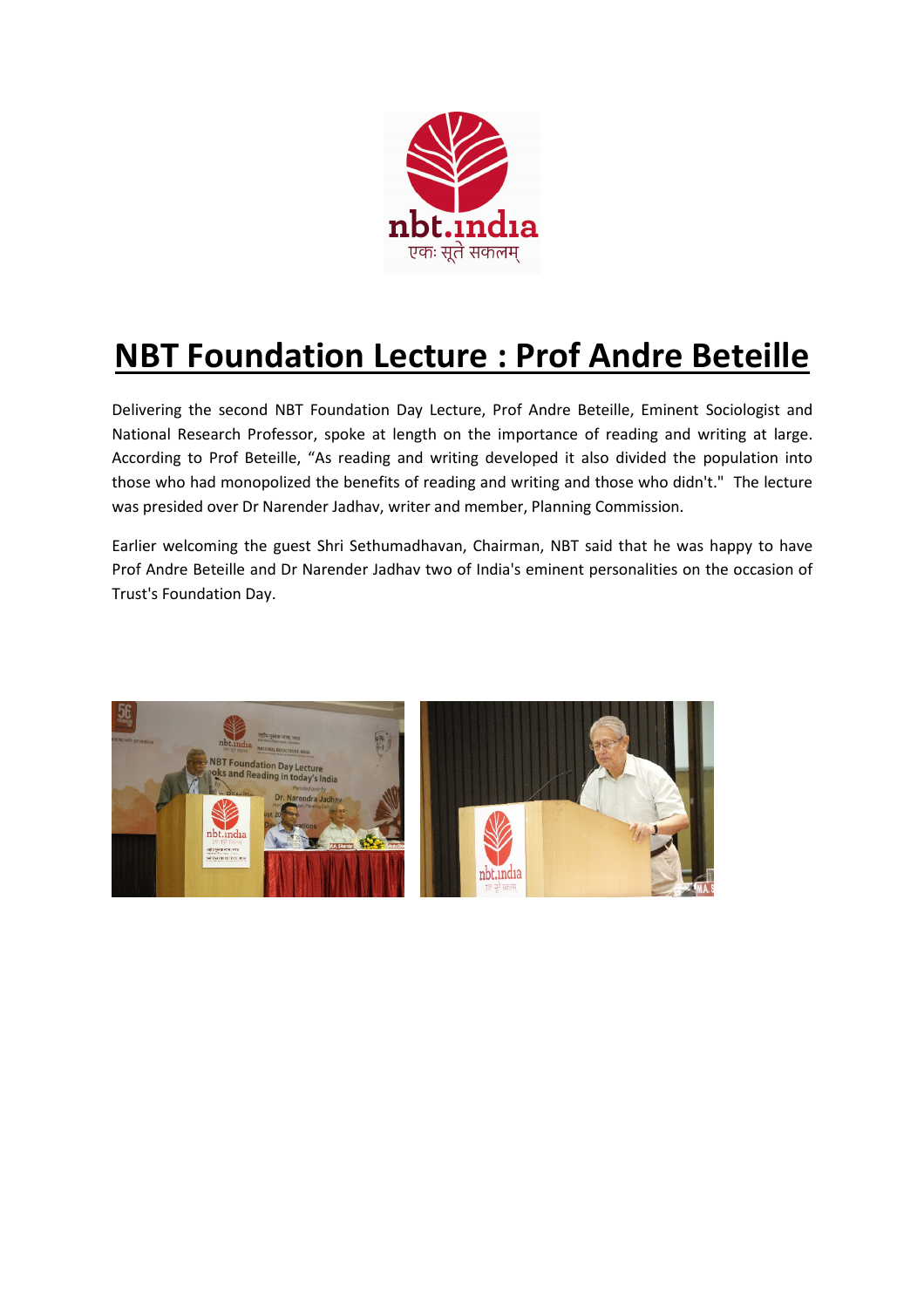# About NBT Logo

राष्ट्रीय डिजाइन संस्थान, अहमदाबाद द्वारा डिजाइन किया गया नेशनल बुक ट्रस्ट, इंडिया का यह प्रतीक चिहन परंपरा एवं नवीनता, कल्पना एवं वास्तविकता के सामंजस्य का प्रतीक है।

बरगद का यह वृक्ष दृढ़ता एवं ज्ञान का प्रतीक है जो एक खुली पुस्तक के उड़ान भरते पत्तों रूपी पृष्ठों के समकालीन दृश्य के माध्यम से प्रकट होता है। लाल के साथ मटियाले रंग का संयोजन भारतीय संस्कृति के साथ ही ज्ञान की उत्कट जिज्ञासा को भी चित्रांकित करता है।

ष्दइजण्पदकपष् को प्रस्तुत करने की यह अनोखी शैली भावी पाठकों को तैयार करने के लिए वचनबद्ध इस संगठन की आधुनिक प्रतिबद्धता को दर्शाती है। 'बोल्ड स्लेब सेरिफ' फौंट पर आधारित इसकी मुद्रण कला इस विचार को एक मज़बूत आधार प्रदान करती है।

कालिदास के 'मेघदूतम्' से उड्डत आदर्श वाक्य, 'एक: सूते सकलम्' पुस्तकों की दुनिया में वांछित हर संभव प्रयास को पूर्ण करने के एनबीटी के उद्देश्य को प्रकट करता है।

This Logo of National Book Trust, India, designed by the National Institute of Design, Ahmedabad, is a harmony of tradition and innovation, earthiness and imagination.

The Banyan Tree, symbolizing stability and knowledge, reveals into the flying leaves of an open book through a contemporary visual. The combination of red with earthy brown colour portrays the rootedness to Indian soil as well as the passionate urge for knowledge.